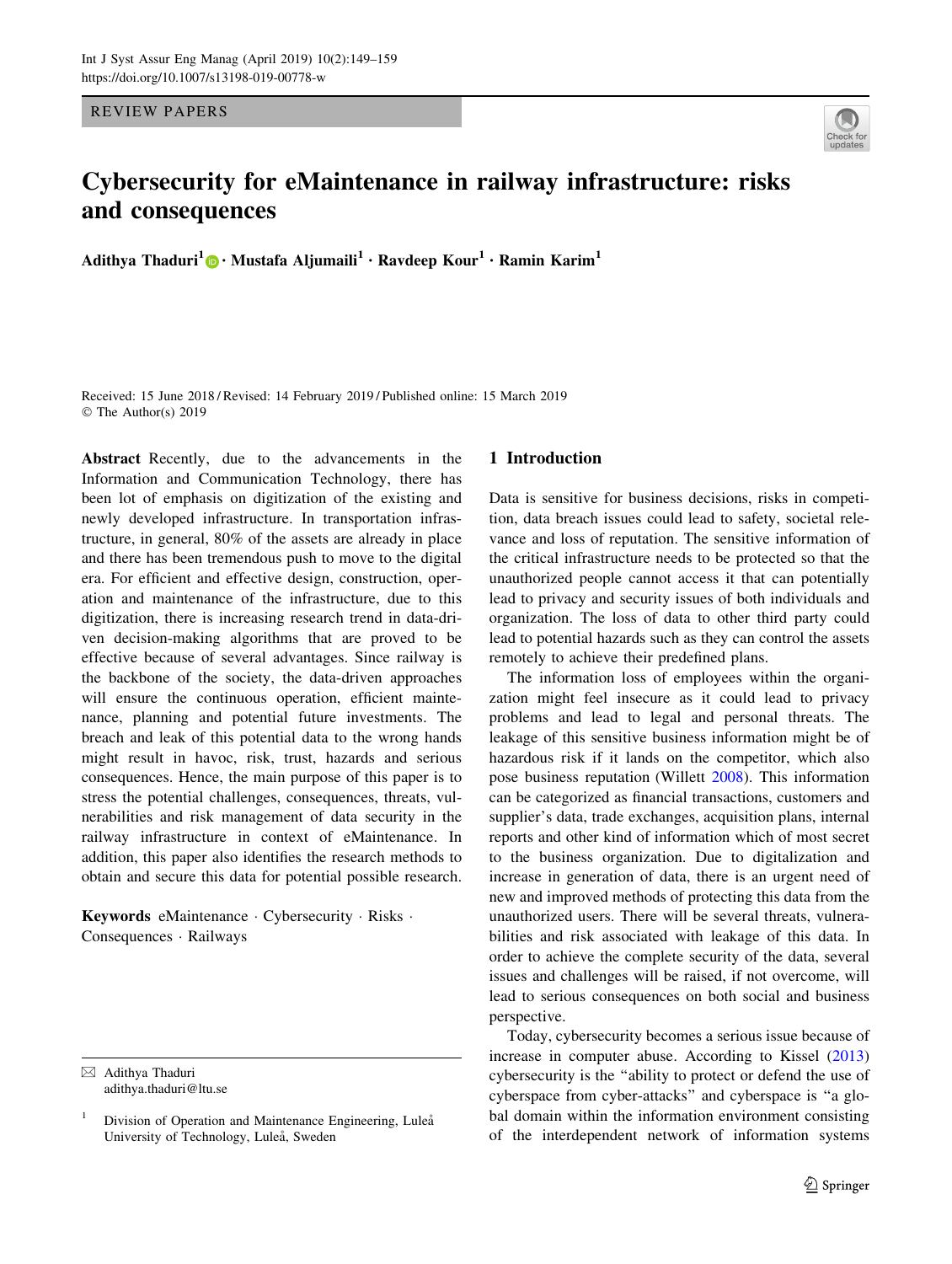infrastructures including the Internet, telecommunications networks, computer systems, and embedded processors and controllers''. There are different types of cyber-attacks like malware, phishing, man-in-the-middle attack, dos/don'ts cross-site scripting, SQL injection, botnets, social botnets, espionage based attacks that steal data and information, drive-by-downloads, last mile interceptions, transmission bugs/intercepts, critical infrastructure, cyber kidnapping, cyber extortion, hacktivism (Matt [2005](#page-10-0)).

Therefore, to enhance the cybersecurity, most of the countries have already framed data protection laws. Individuals and business organization must compliance with the legal issues and regulations in storing and processing the data (Ahrens et al. [2011\)](#page-9-0). Further, substantial protection mechanisms need to be implemented while dealing with different issues such as security of data, privacy of personnel, commercial confidences, financial information and intellectual property (Smith et al. [2012\)](#page-10-0).

The growing inclination of outsourcing data to third parties offers impending risks to information security and data protection. Thus, due to the applications of cloud technology, the traditional systems will migrate to the cloud platform. As more workloads move to the cloud, organizations are recognizing that traditional security tools are not intended for the distinctive challenges in cloud adoption and, hence, strong security management and control solutions are precisely considered for the cloud to protect the new, agile paradigm (CSA [2016](#page-9-0)). In addition, there are also several issues while adopting cloud computing in terms of privacy-aware data storage (Itani et al. [2009\)](#page-9-0), secure and scalable access control (Yu et al. [2010](#page-10-0)), business perspective (Marston et al. [2011](#page-10-0)), cloud security (Zissis and Lekkas [2012\)](#page-10-0), Big Data (Hashem et al. [2015\)](#page-9-0) and Cyber threats (CSA [2016\)](#page-9-0). Therefore, Cybersecurity is the biggest issue for the customers who subcontract their personal and private data into the cloud storage because it is associated with many cyber risks. There are lots of cyber risks associated with the cloud like, account hijacking, advanced persistent threats (APT), data breaches, data loss, denial of service, insecure API, malicious insiders, misuse and nefarious use of cloud services, insufficient due carefulness, shared technology concerns, system and application vulnerabilities, and weak identity (CSA [2016](#page-9-0)).

Recently, the Swedish Transport Agency (Transportstyrelsen) was investigated after information about all vehicles in the country—including police and military was given access to IT workers in Eastern Europe without sufficient security clearance checks (The Local [2017\)](#page-10-0). This was due to an agency that was outsources its maintenance of IT services to IBM administrators in Czech Republic. This problem is a data access problem that led to crisis for the Swedish national security.

Railways in the transport is the important critical infrastructure. The railway industry has a substantial influence on the society in both passenger and cargo. It facilitates the mass transport of people from one place to another and huge supply of goods for trading and business with faster reach and economical value. Cyber incidents might result in a range of conceivable consequences, from status damage through to interruption and even injury and loss of life due to systems being compromised.

#### 2 eMaintenance

In the literature, there are several architectures developed for security in railways. Kotenko et al. [2013,](#page-10-0) develops the architecture of a multi-level intelligent information security system. Bastow [2014](#page-9-0) suggested that there is a need for mitigation measures considering a tough security policy, collaboration among legal, government, technology and societal aspects. An integrated approach to security, privacy and dependability (SPD) in embedded systems was developed by SHIELD framework that can be applied to railway surveillance (Priscoli et al. [2017\)](#page-10-0). Being operation and maintenance of railways are of utmost importance, eMaintenance platform is developed at LTU for carrying out decision support systems to meet the demands of the railway industry (Karim [2008](#page-10-0)). It acts as a maintenance strategy where different tasks are managed electronically using real-time item data, such as mobile devices, remote wireless sensing, condition monitoring, knowledge engineering, telecommunications and internet technologies. Within ISO 27000 (information security) the PDCA model is applied to structure all Information Security Management System (ISMS) processes, where information security requirements and expectations of the stakeholder's act as input, and necessary actions and processes produce information security outcomes that meet those requirements and expectations (ISO/IEC [2007](#page-9-0)). The main objectives of this research project are:

- 1. To identify the potential risk and consequences in data/ information security lapses in railway infrastructure.
- 2. To study state-of-the-art research methods in the data/ information security and recommend the best suitable methods for railway infrastructure.
- 3. To carry out research potential of secure data and its cost assessment.

The risk management within information security. However, maintenance may also be viewed as a process within the context of eMaintenance to emphasize information logistic aspects instead of technology. From an information security perspective, one aspect of the process approach is that the users are encouraged to emphasize the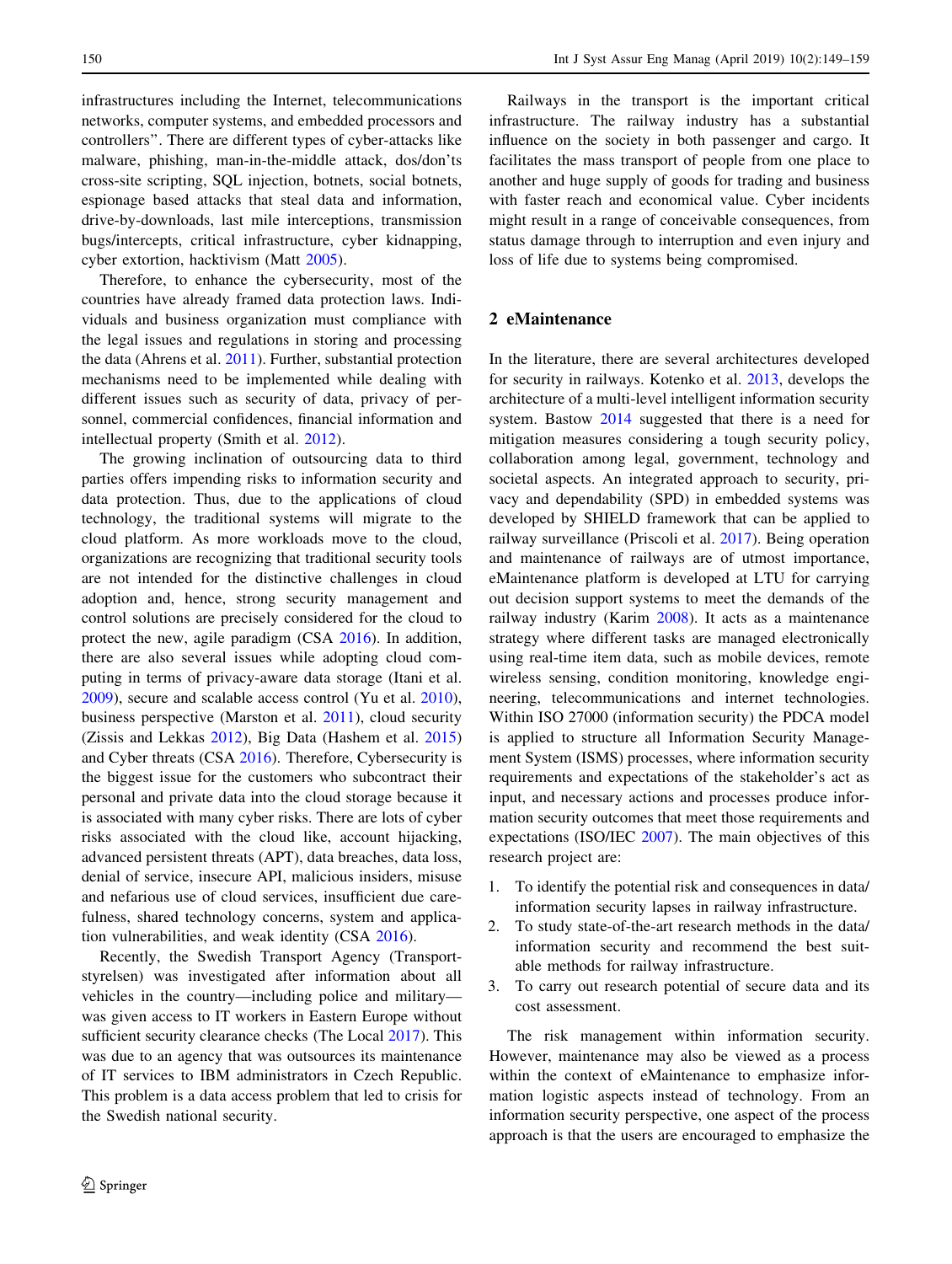importance of the following (adapted from ISO/IEC 27000). (Söderholm and Karim [2010](#page-10-0)).

- Understanding an organization's information security requirements and the need to establish policy and objectives for information security, which should be derived from the organization's strategic goals.
- Implementing and operating controls to manage an organization's information security risks in the context of the organization's overall business risks, and thereby be aligned with the controls of other risk management functions.
- Continuous improvement, based on objective measurement.

When considering information security, it can be described by the triad confidentiality, integrity and availability (CIA), which describes characteristics of information. From a strategic eMaintenance perspective, this primarily includes risk functions such as internal control, information security, and dependability management. However, the other risk management functions should also be involved.

### 3 Cybersecurity in railways

Railway is a collaborative business where information is shared between different partners. It is difficult in harmonizing the goals of collaboration among different stakeholders and security issues due to lack of proper mechanism in dealing with multiple partners and defining the requirements. This has to be achieved to ensure that the availability, integrity and confidentiality of the railway information is applied with proper authorization. This has to be also collaborated in sense from top level to the operational level.

Railway systems are moving towards more intelligent and connected systems, which offers new opportunities of attackers and cyber-criminals. The security has to be considered in the transport domain for the protection of operators, for economic aspects and for the security of citizens. The transport domain faces many challenges. First, there is no European law on Cyber Security for transport and is still confronted with low level of awareness. Railway stakeholders have difficulties to dedicate budget for this specific topic. The use of heterogeneous technologies and software solutions leads to very varied and disparate data sets. There is also lot of challenges pertaining to Big Data for Railways (Smith et al. [2012](#page-10-0); Katal et al. [2013](#page-10-0); Hashem et al. [2015\)](#page-9-0). From an information security perspective, the main concern for Railway sector is to reduce the risk of potential data loss and ensure steady and stable rail operation. In case of problem,

important consequences can appear, such as train stop, negative economic effects and loss of confidence and accidents. Protection measures against cyber-attacks in the Railway sector are not yet fully developed. There is a lack of awareness of new risks and the risks are not quite considered due to the high level of safety in the railway domain (Masson and Gransart [2017\)](#page-10-0).

The hazards or probable failures or detrimental outcomes to be avoided due to lapses in security (Bloomfield et al. [2016\)](#page-9-0). These are listed as;

- collision with several trains,
- derailment in a single train,
- disruption to few trains,
- extensive interruption of train services,
- scripting of a condition that leads to fear and prospective loss of life,
- scripting of a condition that leads to passenger distress and frustration,
- threat to safety of the workforce, passengers or the public resulting in harm,
- financial loss,
- criminal damage,
- failure to comply with law,
- loss of reputation in the railway systems due to leakage and leak of sensitive information.

There have been few instances where security issues were surfaced in Railway sector. Those are listed below:

- 2008, a person derailed four tram trains in Lodz, Poland by means of TV remote.
- 2011, a group of pirates attacked remote computers, stopped the train signaling system for 2 days in the North Western of United State
- 2013, NMBS (Belgian national railway) accidently published personal information of several customers
- 2014, Japan Airlines confirmed the possible theft of information of frequent-flier programme members
- 2014, an anonymous information request caused in the release of data on several million journeys commuted by New York taxis in 1 year.
- 2015, it was suspected of pirating subway system in Seoul, North Korea.
- 2016, a ransomware attacked the ticketing system that cyphers the hard disk at San Francisco.
- 2017, Swedish Transport Agency leaked several information on drivers to Eastern Europe due to illegal data access within IBM systems.

The potential systems that can be exposed to cybersecurity in railway are electronic interlocking systems, levelcrossing protection systems, automatic block signaling system, track-vehicle transmission systems, additional systems (e.g. communication, failure detection)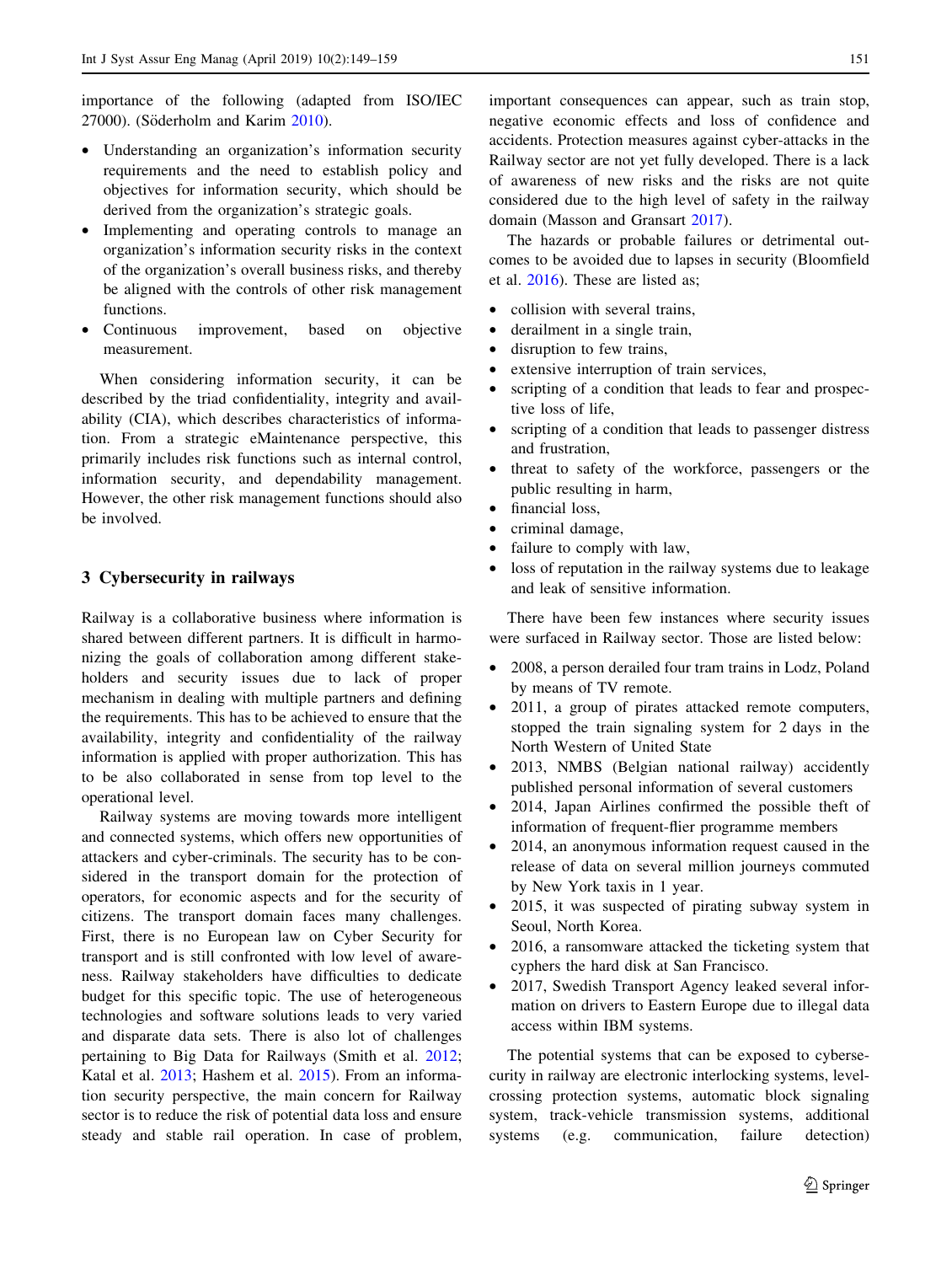(Nowakowski et al. [2017](#page-10-0)). Thales [2016](#page-10-0) illustrated several levels of attacks, such as malwares at Operation Control Centre or interlocking, wireless attacks on wireless communications (GSM-R), password attack on Radio Block Centre, etc. Masson and Gransart [2017](#page-10-0) reviewed several European projects that focuses on cybersecurity within the view of Shift2Rail. There are different standards that were developed by international bodies on security. These are ISO 27001, Information security management systems, 2013, NIST SP800-53 (National Institute of Standards and Technology-US), ISA/IEC 62443 (International Society of Automation/International Electrotechnical Commission), APTA (American Public Transportation Association), Network and Information Systems (NIS) Directive, ANSSI (National Agency for Security of Information System). There are also several projects that are looking to cybersecurity in railways; PROTECTRAIL [2014](#page-10-0), SECUR-ED [2014,](#page-10-0) CARONTE [2016](#page-9-0), SECRET [2015](#page-10-0) and CIPSEC (Alvarez et al.  $2017$ ). Through examination of security necessities and technical features, the key security technologies are highlighted (Cao et al. [2014\)](#page-9-0), including access control technology, single sign-on technology, authentication technology and unified security center technology, etc. (Shi [2014\)](#page-10-0).

#### 3.1 Access control security

Access control security is the main matter to safeguard system safety. There are several basic approaches in literature. A common approach to implementing access matrix is by means of access control list (ACL (Sandhu and Samarati [1994](#page-10-0), Role-Based Access Control (RBAC) (Edwards [1996](#page-9-0)), Task-Based Access Control (TBAC) (Thomas and Sandhu [1998\)](#page-10-0), Team-Based Access Control (TMAC) (Thomas [1997\)](#page-10-0), Spatial Access Control for collaborative environment (SPACE) (Bullock [1999\)](#page-9-0) and Context-Aware Access Control have extended RBAC (Covington et al. [2001](#page-9-0)). Access control security comprises of global identity management, the customer identity authentication, single login problem etc. Wijesekera and Jajodia ([2003\)](#page-10-0) proposed a proposotional policy algebra. Tolone et al. [2005](#page-10-0) listed several requirements for access control. The misplaced listing of secure of eMaintenance data due to wrong access control could lead to hazardous scenarios where this data can be exploited for potential leakage of safety of the infrastructure.

#### 3.2 Information transmission security

Enterprise Service Bus (ESB) technology is used to comprehend several systems sharing data and service in the railway information sharing platform. But information security is a basic problem in the transmission process.

Web and cloud services are the significant means of information sharing platform. The transmission of eMaintenance data need to be well designed so that ''man in the middle'' could not encrypt the data from servers.

#### 3.3 Data storage security

Data storage security is the significant concern for building railway information sharing platform. Using technology such as cloud data storage and management of decentralized computing technology can improve the safety of the railway store important data, but also brings a complex system structure, management and complex problems. Therefore, study off-site storage, disaster recovery, data recovery, security technology, response information sharing platform to build the new data security situation. For operation and maintenance decisions, the data storage security is important for the existing architectures, mainly, eMaintenance platform that stores the railway operation and maintenance data.

#### 3.4 Unified security prevention center

Railway Information Security Center are being centralized to accomplish global security services. Information Security Center can apprehend security control through security audits, intrusion detection, virus analysis etc (Cappelli et al. [2012](#page-9-0)). In addition, planning and scheduling the entire railway information sharing platform resources, optimize the using of computing, storage system capacity and network bandwidth for the entire railway safety and efficient operation of information systems services (Shi [2014\)](#page-10-0).

#### 4 Methods to secure the maintenance data

Cyberspace, which refers to a collection of networks, activities, and new human attitudes. Cyberspace is an integral part of any enterprise. As a consequence, cybersecurity is an absolute prerequisite. Due to the digitization of operation and maintenance data to the servers and cloud, the importance of cybersecurity is imminent to consider for the possible present and future consequences of cyber threats. Instead, there are several efforts has been made to safegaurd the systems with cyber attacks for example, a secure cloud storage system for data forwarding (Lin and Tzeng [2012\)](#page-10-0), a cost-effective privacy preservation of intermediate data sets (Zhang et al. [2013\)](#page-10-0) and a supply chain network game theory model (Nagurney et al. [2017](#page-10-0)). Furthermore, Levy-Bencheton and Darra [\(2015](#page-10-0)) suggested good practices and recommendations and providing cyberdefense against cyber threats (Donaldson et al. [2015\)](#page-9-0) and new approaches for going towards Industry 4.0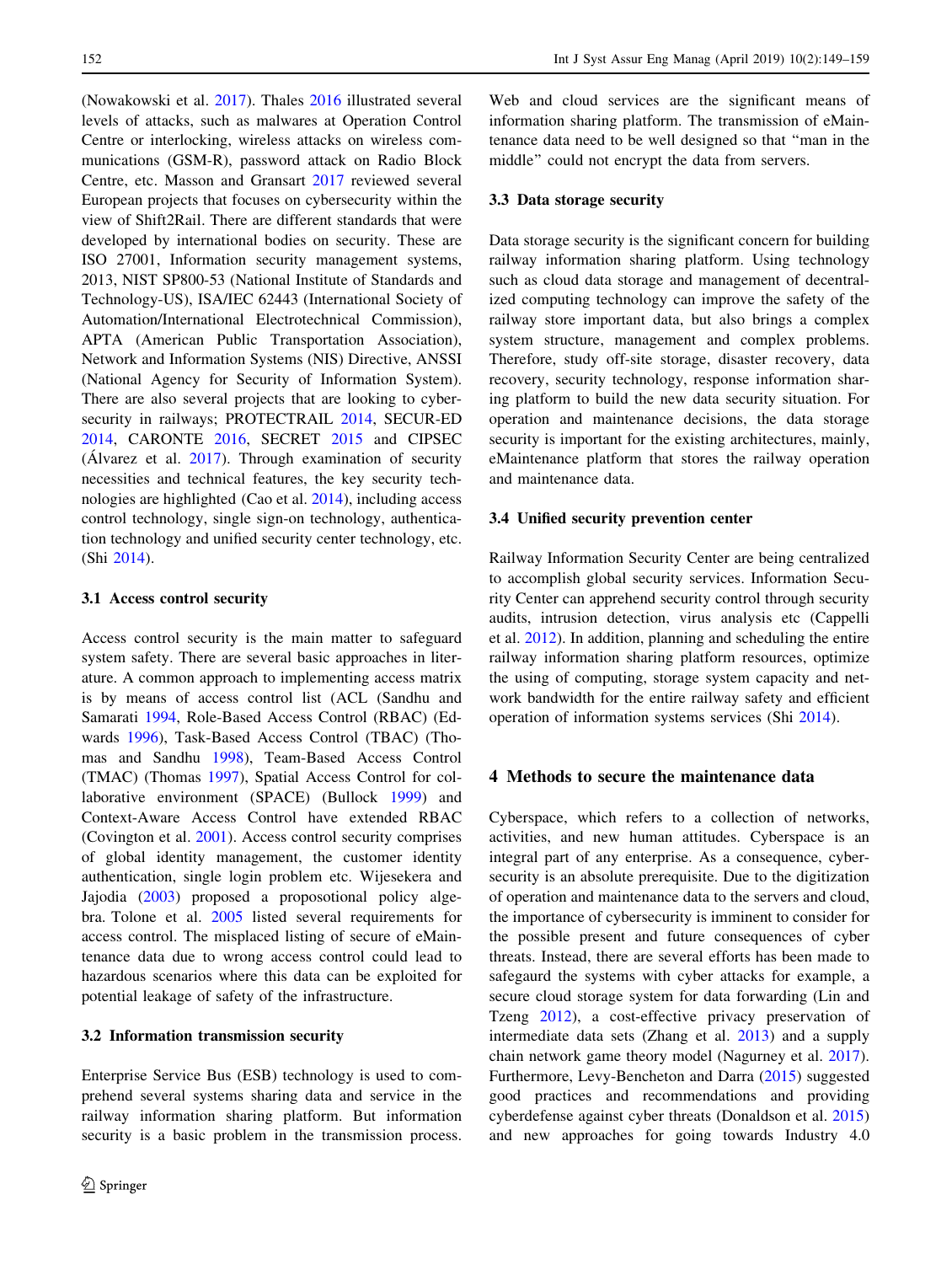(Wegner et al. [2017](#page-10-0)). Cybersecurity consists of the following four principles that are absolutely needed for any trusted cyberspace engagement (Kostopoulos [2017](#page-10-0)).

- Maintenance data transmitted or stored are private, to be viewed only by authorized persons. This is the principle of Confidentiality.
- Maintenance data transmitted or stored are authentic free of errors made in storage or in transit. This is the principle of Integrity.
- Maintenance data transmitted or stored are accessible to all authorized. This is the principle of Availability.
- Maintenance data transmitted or stored are of indisputable authenticity, when supported by acceptable digital certificates, digital signatures, or other explicit identifiers.

The cybersecurity literature presents excellent frameworks as shown in Table [1](#page-5-0). Some of the major cybersecurity frameworks include the following (Kostopoulos [2017\)](#page-10-0):

- 1.  $(ISC)^2$  Certified Information Security System Professional (CISSP) Common Body of Knowledge (CBK). (The International Information Systems Security Certification Consortium is also known as  $(ISC)^2$ ).
- 2. International Organization for Standardization (ISO) 27001 and 27002, version 2013.
- 3. The National Institute of Standards and Technologies (NIST) Risk Management Framework (RMF) and special publication 800-53 The Council on Cyber Security Critical Security Controls (formerly known as the SANS 20 Controls).

# 5 Threats in cybersecurity for railways

There are several threats associated with cybersecurity for railways. These are listed below:

# 5.1 Causes of cybersecurity threats

The prevalent operational challenge to railway sector is the cybersecurity that involves severe threats to identity, privacy, and data systems. These are listed as

1. Politically motivated threats These types of threats that could disrupt the reputation of the organization and also to the government (because railway transport in some countries are run by the government). Sometime, they could occur physical damage too. Normally, these approaches use botnets, an agent that enters into the system and they can control the traffic information and failure related information that could lead to accidents

by disabling alarms. They can also launch distributed denial of service (DDoS) attack to disable the operation of railway network.

- 2. Non-politically motivated threats These threats are mostly pertaining to the individual who can obtain financial information and business related information. The immediate victims of these attacks or mostly to passengers but in the larger scale it brings down the reputation of the organization.
- 3. Data subcontracting problem and loss of data control These types of threats are related to recent data leak in Swedish railway network. These threats have significant impacts on partnership with third party organizations so that they could lose contracts, confidentiality and loss of control of data. This compromised data will be widely shared among their network and they can control the infrastructures by thus increasing the risks.
- 4. Human factors One of the major and uncontrollable issues in operation and maintenance of the railway network is the human factors. Because of improper training, negligence, lack of awareness and sometimes sabotage could lead to leakage of data.

# 5.2 Types of threats

There are different types of threats that a railway infrastructure manager or railway operator could get from a single or group of people. These attack could conciliate discretion by data theft, concede integrity by changing data, or negotiate availability by rejecting access to data, services, or systems.

- 1. Discretion by data theft Some examples include passenger's person numbers, credit card numbers, financial transactions, commuting trips (like in New York case), and personal corporate top-secrets. This information will be potentially used for selling in public space or to the competitors. This confidential information or data resides in other places which is of secondary in nature and places in at the site or at the transit locations.
	- a. Databases The most evident place to discover large pool of data is at the physical location of the database.
	- b. Backups Usually, organizations of railway infrastructures maintain some of the critical information in backups as a redundant mechanism in the event of failure of main database. Surprisingly, in some instances, these backups are often didn't implement the standard procedure of cybersecurity protection methods. This data could be vulnerable if the attackers can access the backups that could lead to embarrassment to their reputation.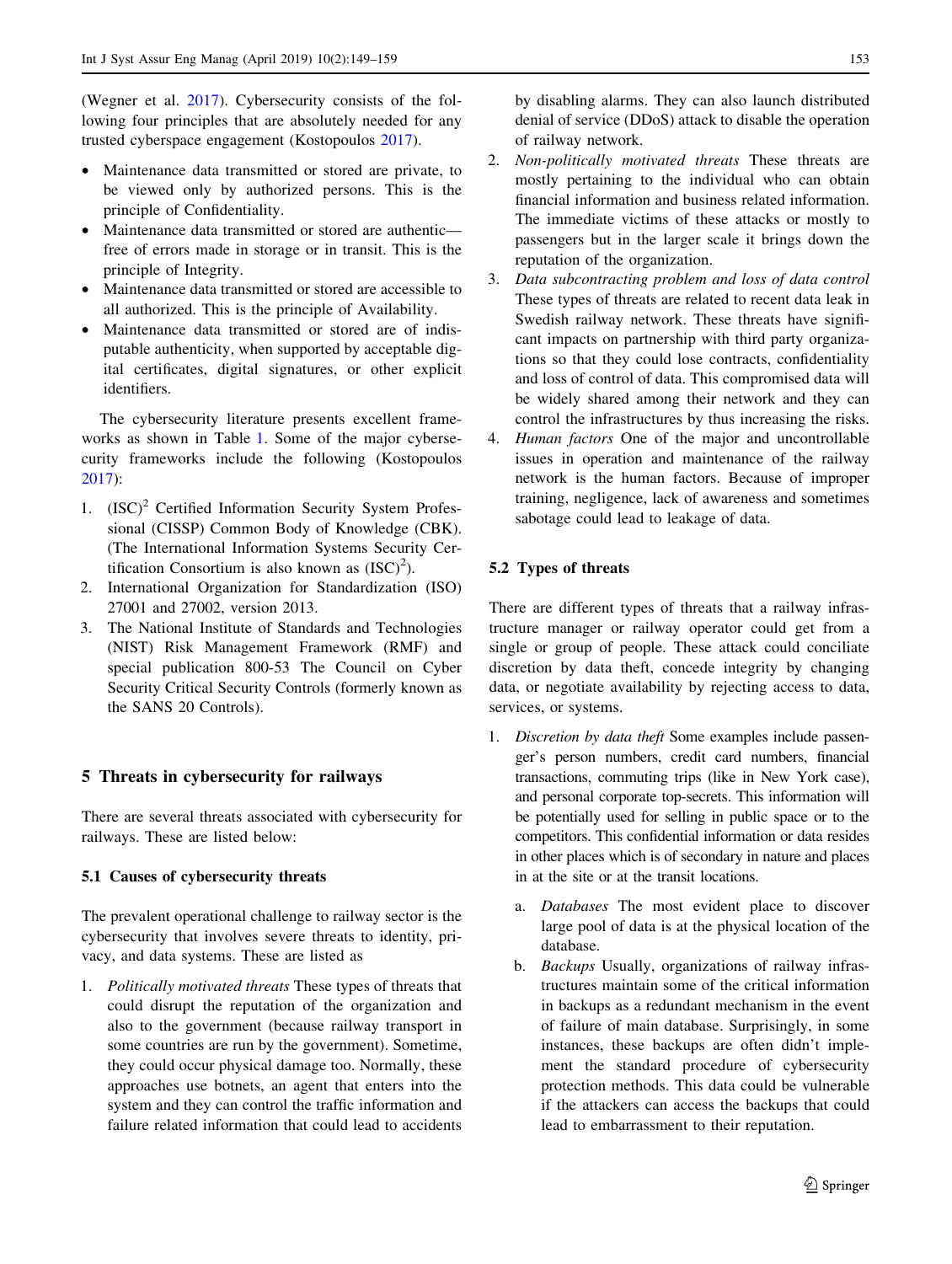| NIST SP800-53y4 224<br>ISO 27001/27002v2013 114 controls in<br>controls in 18 families                                                                                                                                                                                                                                                                                                                                                                                                                                                                                                                                                                                                       | Council on cyber security critical<br>security controls-20 controls                                                                                                                                                                                                                                                                                                                                                                                                                                                 |
|----------------------------------------------------------------------------------------------------------------------------------------------------------------------------------------------------------------------------------------------------------------------------------------------------------------------------------------------------------------------------------------------------------------------------------------------------------------------------------------------------------------------------------------------------------------------------------------------------------------------------------------------------------------------------------------------|---------------------------------------------------------------------------------------------------------------------------------------------------------------------------------------------------------------------------------------------------------------------------------------------------------------------------------------------------------------------------------------------------------------------------------------------------------------------------------------------------------------------|
| 1. Access control<br>2. Organization of information security<br>2. Awareness and training<br>3. Audit and accountability<br>4. Security assessment and<br>authorization<br>5. Configuration<br>management<br>7. Physical and environmental security<br>6. Contingency planning<br>7. Identification and<br>authentication<br>10. System acquisition, development,<br>8. Incident response<br>9. Maintenance<br>10. Media protection<br>12. Information security incident<br>11. Physical and<br>environmental protection<br>13. Information security aspect of<br>12. Planning<br>business continuity management<br>13. Personnel security<br>14. Risk assessment<br>15. System and services | 1. Inventory of devices<br>2. Inventory of software<br>3. Secure configurations for<br>computers<br>4. Continuous vulnerability<br>assessment and remediation<br>5. Malware defenses<br>6. Application software security<br>7. Wireless device control<br>8. Data recovery capability<br>9. Security skills assessment and<br>training<br>10. Security configurations for<br>network devices<br>11. Network ports, protocols and<br>services<br>12. Control of administrative<br>privileges<br>13. Boundary defense |
|                                                                                                                                                                                                                                                                                                                                                                                                                                                                                                                                                                                                                                                                                              |                                                                                                                                                                                                                                                                                                                                                                                                                                                                                                                     |

## <span id="page-5-0"></span>Table 1 Different frameworks of cybersecurity (Kostopoulos [2017](#page-10-0))

- c. Application servers By bypassing the encryption mechanisms and other protocol based protection methods in the existing system, applications in these servers might lead to potential breaches there by accessing the data.
- d. Systems administrators If the attackers could identify and steal the authentication details of system administrators of railway infrastructure, they can steal data without leaving the trace on the systems and the organizations only know when they found out this breach from the media. In some cases, organizations use biometric technology to reduce this affect.
- 2. Concede integrity-changing data Generally, breaches in integrity are receiving less consideration than breaches in discretion. If one could change the data such as maintenance history and failure data, the immediate consequence could be accidents and derailments. The other far reaching consequence is that lot of algorithms are developed based on historical data (data-driven methods) for carrying out predictive

operation and maintenance of the infrastructure and changes in the data results in incorrect predictions that could lead to chaos. Though these kind of attacks are few at the moment, but in the coming ages, they will grow in a sophisticated way. The various impacts that could lead to the integrity issues are:

- a. Reputation of the organization.
- b. Misreporting of the financial information that lead to incorrect decisions because of data-driven business decision methods.
- c. Changes in the infrastructure information lead to accidents and derailments.
- d. Indirect impacts will be increase in cost and reduction in safety.
- 3. Availability-rejection of access By rejecting or denying the access to the organization, the traffic managers cannot operate the trains to control and could lead to complete halt of operation. These specific attacks triggering denial of service can be hard to detect if systems are compromised but not disabled. Often the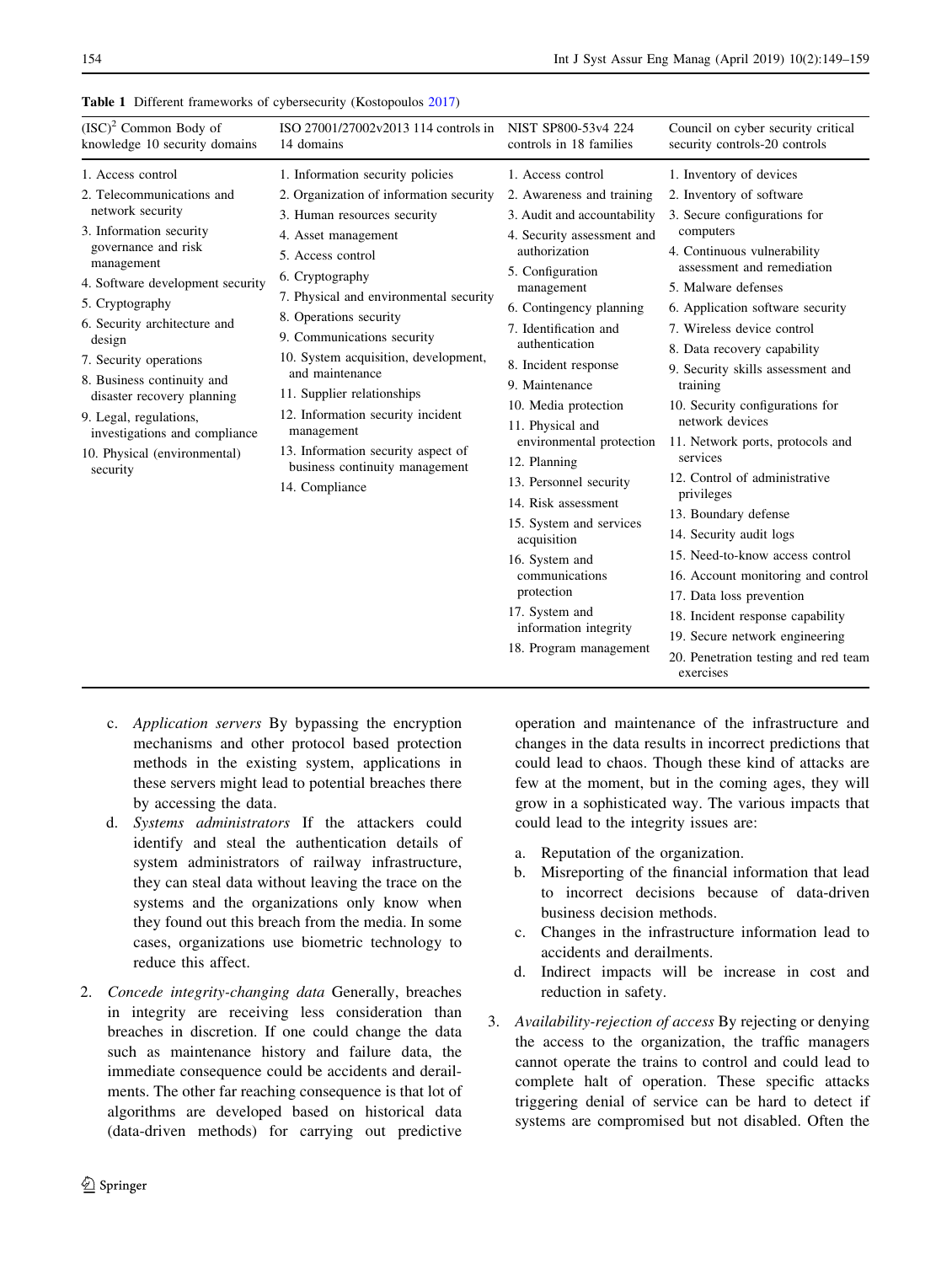systems are damaged when the attack lead to failures by operating systems and railway infrastructure. In broad, intentional attacks on the availability of data can be divided into three categories:

- a. Distributed Denial of Service (DDoS) attacks are utilized to efficiently inactivate services in the organization.
- b. Directed Denial of Service attacks comprise hacking into the target and then deactivating systems and hence they have to be reconstructed or mended with new facilities. This could lead to new investments within organization.
- c. Physical Annihilation attacks contain cyberattacks with physical destruction of the assets. Due to the digitalization and advanced technologies, more complex systems are computer-controlled and these kind of attacks will be more perilous and destructive over time.

# 5.3 Threat model

Threats appear to be multifaceted and can be directed against specific assets, ranging from IPT (Intelligent public transport) systems to data, through to broad organizational structures and entire IPT infrastructures (Chernov et al. [2015\)](#page-9-0). IPT operators lean more towards multifaceted threats affecting complex assets having both physical and digital characteristics. A threat model was proposed that regroups threats into seven threat categories (ENISA [2015](#page-9-0)):

- Physical and large scale attacks are intentional offensive actions, which aim to achieve maximum distraction, disruption, destruction, exposure, alteration, theft or unauthorized accessing of assets such as infrastructure, hardware, or ICT connections.
- Acts of nature and/or environmental incidents are serious disruptions of the functioning of a society and can be divided into those natural disasters not directly triggered by humans, and environmental disasters caused by humans.
- Accidental errors/malfunctions/failures are related to the condition of not functioning and/or insufficient functioning of any IT infrastructure assets.
- Disruption and/or outages are unexpected disruptions of services or significant decreases in expected quality, and can affect all kind of IPT assets.
- Nefarious activities and/or abuse are intentional actions that target IPT assets, ranging from systems and infrastructure to networks, by means of malicious acts with the aim to steal, alter, or destroy a specified target.
- Unintentional damage refers to the destruction, harm, or injury of property or people by accident.

• Insider threats are similar to nefarious activities, but originate from within the organization being attacked or targeted.

## 5.4 Cyber attacks

The possibility of different cyber-attacks with railway eMaintenance data can be shown in Table [2](#page-7-0).

# 6 Challenges

Challenges in cybersecurity are growing on a day-to-day basis (Fischer [2016](#page-9-0)). According to Kumar et al. ([2006\)](#page-10-0) cybersecurity challenges include huge amount of data generated from various network-monitoring devices and necessity for new techniques for managing vulnerabilities and cyber alerts that will help to improve general computer security. The key challenges facing cyber security within IPT can be summarized in the following:

- 1. Difficulties to integrate security for safety Manufacturers and IPT operators usually prioritize the need for safety requirements, due to the fact that IPT operators experience difficulties in understanding the concept of (cyber) security, acquiring the necessary skills and developing the necessary measures to integrate security for safety in their systems.
- 2. Inadequate importance and spending being afforded to cyber security It indicated that transport organizations still do not grant the necessary importance to cyber security within their company. Spending on cyber security also appears to be inadequate in response to the range of multifaceted cyber threats affecting IPT.
- 3. Inadequate checking for countermeasures The majority of transport organizations do not measure the effectiveness of their countermeasures. This in turn produces a lack of awareness and knowledge in relation to what ''works'' and what ''does not work'' in cyber security for IPT.
- 4. Unwillingness to collaborate and exchange information on cyber security Overall, transport organizations are less than willing to collaborate on and exchange information about cyber security with other industry players, most likely because of the reputational costs, competitive pressures, awareness and other indirect losses related to cybercrime.
- 5. Slow phasing out of legacy systems The existence and use of legacy systems can weaken cyber security. However, the security and threat environment within IPT is beginning to shift towards connected transportation systems as they become increasingly interconnected to the wider world.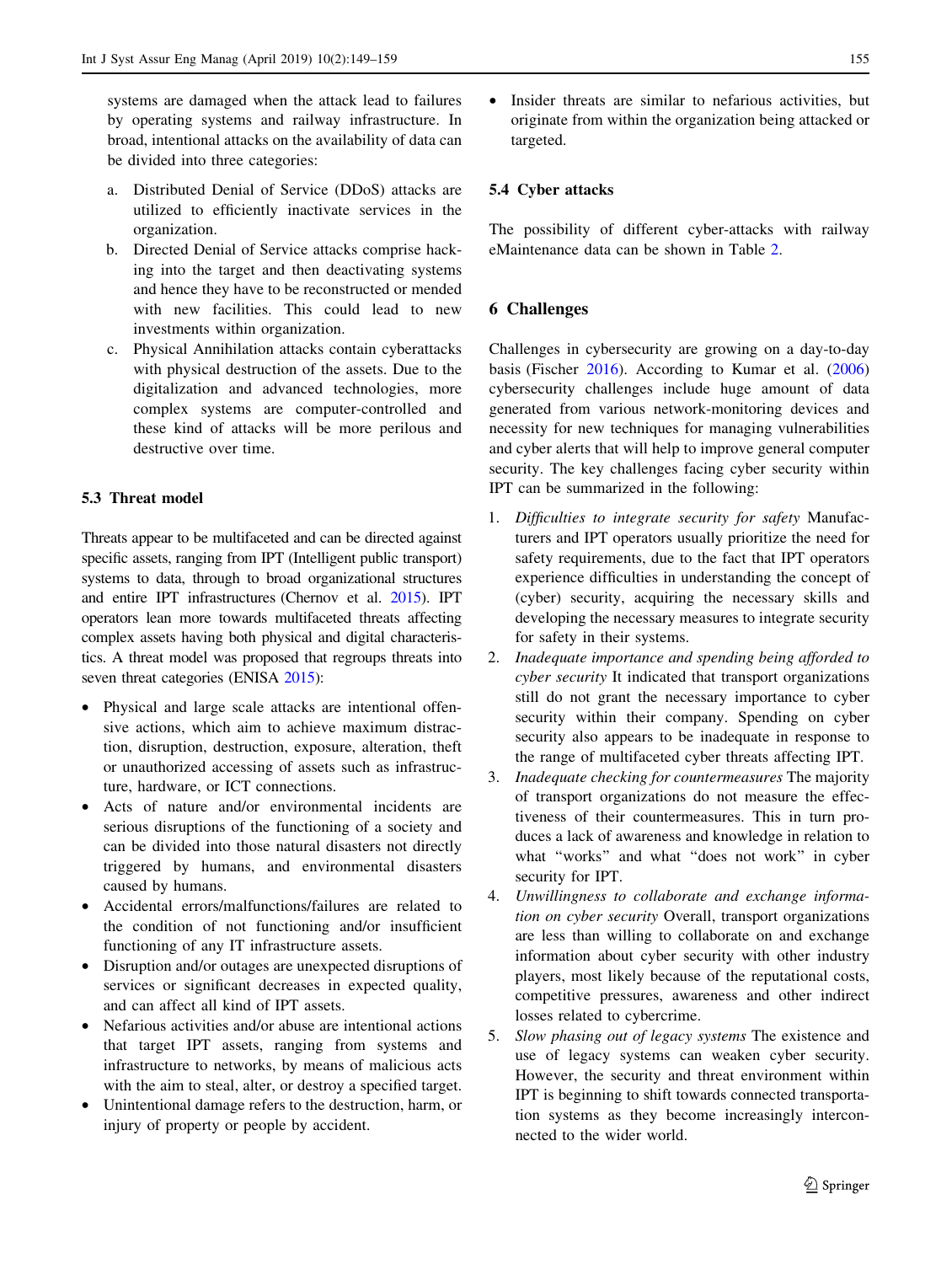<span id="page-7-0"></span>

|  |  |  | <b>Table 2</b> Cyber-attacks linked to the source of attacker, his intention and the compromised security element |  |  |  |  |
|--|--|--|-------------------------------------------------------------------------------------------------------------------|--|--|--|--|
|--|--|--|-------------------------------------------------------------------------------------------------------------------|--|--|--|--|

| Cyber-attack                                                                                                                                                                                                                                           | Source                  | Actor               | Action        | Security<br>element |
|--------------------------------------------------------------------------------------------------------------------------------------------------------------------------------------------------------------------------------------------------------|-------------------------|---------------------|---------------|---------------------|
| Tapping, snooping, scavenging, shoulder surfing and traffic analysis and traffic<br>operational data.                                                                                                                                                  | Internal or<br>external | Human               | Malicious     | Confidentiality     |
| Modification, masquerading, replay and repudiation of acquired data                                                                                                                                                                                    | Internal or<br>external | Human               | Malicious     | Integrity           |
| Denial of service attacks, riot/civil disorder, arson, labor unrest, procedural<br>violation                                                                                                                                                           | Internal or<br>external | Human               | Malicious     | Availability        |
| Careless use of wireless networks, posting information to discussion boards and<br>blogs, sending sensitive information via e-mail and instant messaging,<br>Improper disposal of sensitive media and failing to log off before leaving<br>workstation | Internal                | Human               | Non-malicious | Confidentiality     |
| Failure and maintenance data entry errors and omissions                                                                                                                                                                                                | Internal                | Human               | Non-malicious | Integrity           |
| Programming errors, including syntax and logic problems                                                                                                                                                                                                | Internal                | Human               | Non-malicious | Availability        |
| Compromising emanations, eavesdropping, takeover of authorized session                                                                                                                                                                                 | Internal or<br>external | Technological       | Non-malicious | Confidentiality     |
| Jamming (telecomm)                                                                                                                                                                                                                                     | Internal or<br>external | Technological       | Non-malicious | Availability        |
| Faults in power supply and data networks                                                                                                                                                                                                               | Internal                | Technological       | Non-malicious | Availability        |
| Earthquakes, hurricanes, wind, flood, Tsunami, fire, lightning, animals and<br>wildlife                                                                                                                                                                | External                | Natural<br>disaster | Non-malicious | Availability        |

- 6. Inadequate data exchange between IPT and Smart Cities operators Data exchanges between IPT and different Smart Cities operators tend to be restricted, uncoordinated and ad-hoc. The potential implications of this uneven data exchange include weaker security as threats are not being communicated and there is uncertainty over who is responsible for the security of individual components within systems that integrate multiple stakeholders.
- 7. Weak situational awareness of cyber threats Due to the fast moving and interconnect nature of IPT, transport organizations are struggling to achieve a full awareness of the range of cyber threats and boundaries for securing the IPT landscape.
- 8. Resistance to security adoption One finding from the field work indicates that some countermeasures are widely adopted even though they are not considered effective (e.g. monitoring ICT systems for hardware and software faults), while others that are considered effective are frequently not deployed. This underlines a resistance to adapt within the IPT sector and a culture where things are done because operators are told to do them and/or have always done them rather than because they work.

# 7 Vulnerabilities

By implementing cyber-physical systems into critical infrastructures, IPT brings benefits but also introduces a new set of vulnerabilities and risks to operators and society

as a whole. Historically, cyber and physical systems have operated fairly independently of one another, however, IPT is leading to an integration of both domains and therefore to a situation where the exploitation of cyber vulnerabilities can result in physical consequences. This brings both new vulnerabilities and risks. Since IPT is relatively new and on the making, information on IPT vulnerabilities mainly originates from research, requirements and generic assumptions.

# 7.1 General vulnerabilities

Common to other IT systems This category relates to areas that communally affect other IT systems (i.e. customer privacy and personal data, customer security and physical security and publicly accessible devices). This also includes vulnerabilities in commercially available mainstream IT products and systems.

- Wireless and cellular communication Wireless communication44 and cellular services introduce all the typical vulnerabilities in the area of communication conducted between points not connected by an electrical conductor. For example, inadequate security protocols, inadequate authentication mechanisms, energy constrain, poor security and unreliable communication.
- Integration of physical and virtual layers The physical and virtual layers are becoming increasingly permeable as cyber and physical systems become networked and remotely accessible.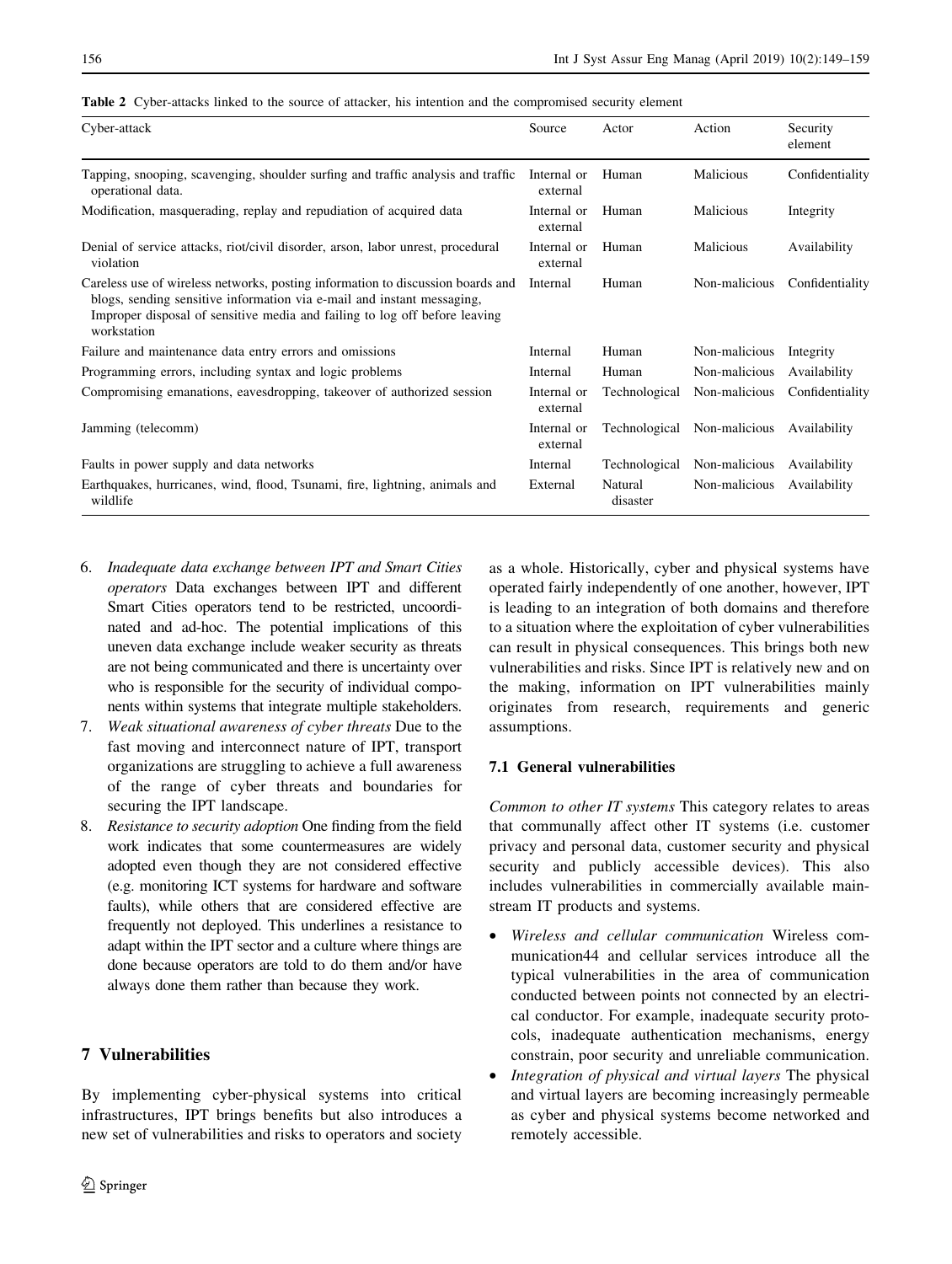- Cohabitation between legacy and new systems IPT evolves at different rates among operators because of several factors including; resource availability, user preferences, and scale and accessibility. Inconsistency of IPT technologies introduces new vulnerabilities. Blind-spots may emerge in areas where legacy equipment and infrastructures are still used.
- Increased automation While the process of removing or limiting human interaction for IPT systems through increased automation improves safety by removing the possibility of human error, it also introduces new potential vulnerabilities. These include, but are not limited to: an increased number of system access points and, therefore, potential attack vectors; skill atrophy; cascading failures; and changes in emergency response plans.

## 7.2 Specific vulnerabilities

Scale and complexity of transportation networks This refers to the difficulty of mapping the entire IPT system and the difficulty of securing the connectivity of mobile devices within transportation networks. Other issues include; the need to trust components and participants within the network, working with teams with different skills and competences, and the effective involvement of multiple stakeholders.

- Applying networked technology across large transport systems This leads to a large number of system access points stemming from the presence of networked technology across these large systems, which in turn increase both the difficulty and cost of properly securing each system device.
- Multiple interdependent systems This refers to the burden of ensuring the smooth interfacing, communication, and security among interdependent systems. These diverse systems include; sensors, computers, payment systems, financial systems, emergency systems, ventilation systems, automated devices, power relays, etc.
- Access to real-time data IPT requires nonstop access to real-time data which in turn leads to higher costs associated with maintenance and service downtime and therefore increased vulnerability.
- Higher volumes of passengers and freight This refers to logistical and security hurdles of physically accommodating enormous volumes of passengers and freight, along with the reality that security breaches could result in public safety risks.
- Online passenger services The online provision of passenger services that historically have only been

available offline, means these functions and now susceptible to all the associated cyber risks.

## 8 Risks

### 8.1 Business risks

Business risks usually affect different and multiple components due to dependencies in the affected IPT assets.

- 1. Impact on operations When operations are impacted, service usually follows a degraded mode. Specific actions are needed to recover operations, usually in a limited timeframe.
- 2. Loss of revenue In the case of an incident, operations can become limited or suspended, which leads to some loss revenues.
- 3. Impact on reputation/loss of trust In the case of major service disruptions, risks can also cover reputational damage and the loss of revenue which can directly impact a company's bottom line.
- 4. Non-compliance with the regulation on data protection The disclosure of personal data, voluntarily or not, is covered by regulation.
- 5. Risks on hardware and software Risks related to the manipulation or destruction of IPT components, hardware and software impact the stability and availability of the IPT systems.
- 6. Reliance on invalid information The area of multiple interdependent systems is also becoming a more relevant source of concern as traffic operators become more interconnected with each other and with other smart operators.
- 7. Lack of security of dependencies The more IPT is moving towards "a system of systems", the more important is to understand the dependencies among involved components.
- 8. Unavailability of a dependency The IPT service depends on several internal and external dependencies. Hence, the IPT service may suffer from the unavailability of a dependency and become unavailable.

## 8.2 Societal risks

Societal risks are mainly triggered by the manipulation and destruction of IPT components

1. Effective transportation systems are vital to society enabling the movement of passengers and goods and noteworthy impacts on economic, social and environment factors.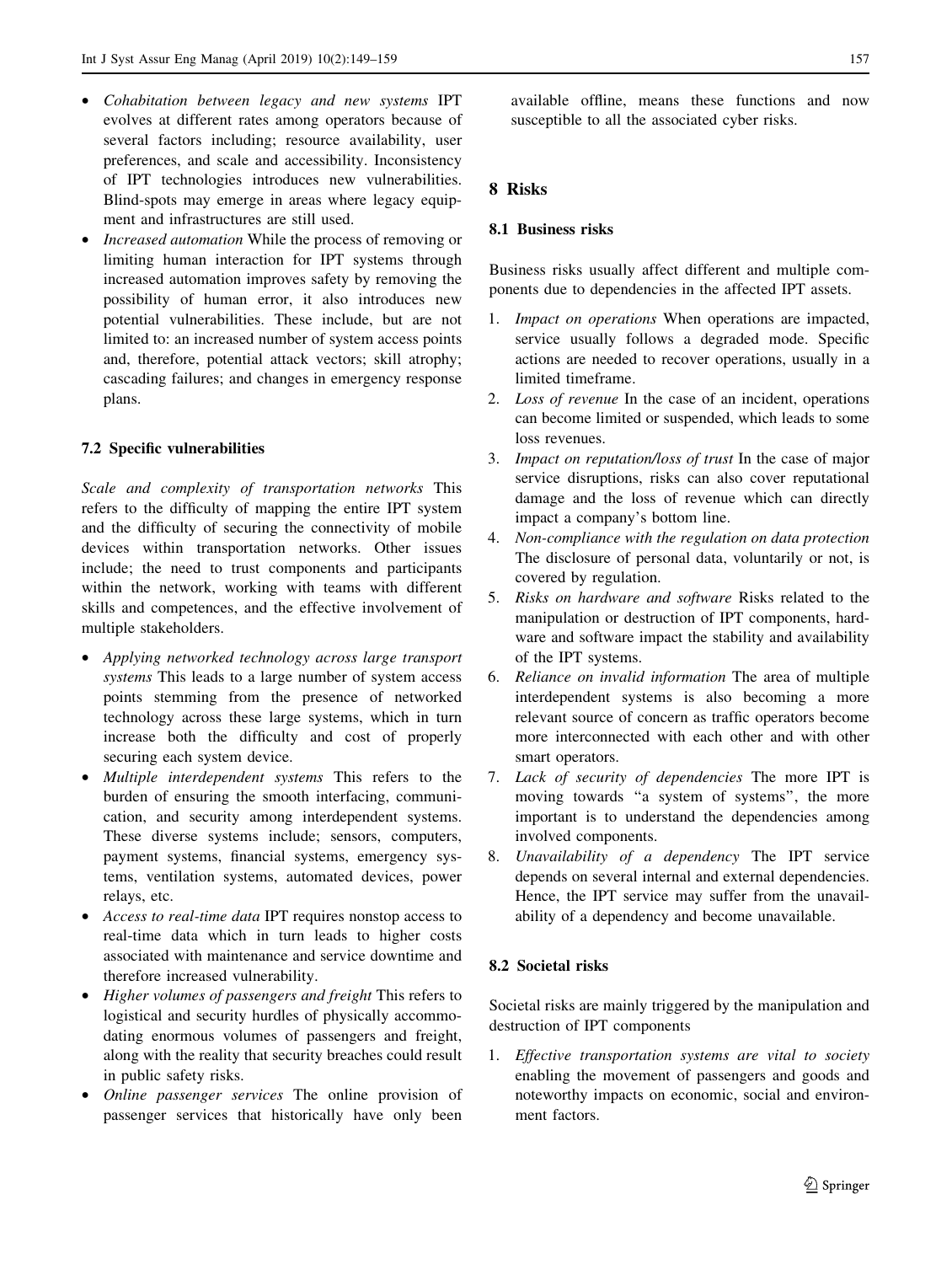- <span id="page-9-0"></span>2. Unavailability of the IPT service Given the nature of societal assets, these components tend to be integrated systems which are shared among multiple stakeholders. This amplifies the interdependency effect and consequently increases the risk that such events will lead not only to interrupted and disrupted transport services.
- 3. Disruption to the society Incident on the transport system will bring disruption to the society with several impacts on the economy and the life of the citizens. In case of severe network gridlocks, societal financial losses and slower economic growth could also occur.
- 4. Passengers' health and safety Passengers safety in IPT is the priority of all actors. Yet, specific incidents may impact the transport system and bring a risk to health and safety (e.g. derailing train…).
- 5. Environmental impact The reliance on ICT assets to control energy assets (e.g. fuel, gas, electricity) may lead to increased energy consumption with an environmental impact.
- 6. Confidentiality and privacy The increased use of sensing, tracking, real-time behavior evaluation and automated decisions within IPT raises new risks against the confidentiality and privacy of citizens.

## 9 Conclusion and future work

There is increasing trend on emphasis of cybersecurity, especially in area of IT and information systems. Due to digitalization of railway systems, those issues with IT is bundled with the issues related to the physical infrastructure. Hence, this paper raises several threats, challenges, vulnerabilities and risks in the railway infrastructure. Some of the existing methods to secure the data is also briefed. Due to above aforementioned factors, there is a necessary need to concentrate on the issues of cybersecurity in railways. Being maintenance as important factor in the railways, there is a vital need for incorporating cybersecurity protection systems to reduce these threats and vulnerabilities in eMaintenance platform. The extension of this work is to develop a comprehensive framework with including all the above issues into account. A pilot case study is also being considered to implement secure protection methods with the above platform.

Open Access This article is distributed under the terms of the Creative Commons Attribution 4.0 International License ([http://crea](http://creativecommons.org/licenses/by/4.0/) [tivecommons.org/licenses/by/4.0/\)](http://creativecommons.org/licenses/by/4.0/), which permits unrestricted use, distribution, and reproduction in any medium, provided you give appropriate credit to the original author(s) and the source, provide a link to the Creative Commons license, and indicate if changes were made.

- Ahrens J, Hendrickson B, Long G, Miller S, Ross R, Williams D (2011) Data-intensive science in the US DOE: case studies and future challenges. Comput Sci Eng 13(6):14–24
- Álvarez A, Ioannidis S, Schlehuber C, Rodríguez F, Vallero V (2017) CIPSEC Project [Online]. [https://upcommons.upc.edu/handle/](https://upcommons.upc.edu/handle/2117/106378) [2117/106378](https://upcommons.upc.edu/handle/2117/106378)
- Bastow MD (2014) Cyber security of the railway signalling & control system. IRSE ASPECT
- Bloomfield R, Bendele M, Bishop P, Stroud R, Tonks S (2016) The risk assessment of ERTMS-based railway systems from a cyber security perspective: methodology and lessons learned. In: International conference on reliability, safety and security of railway systems. Springer, pp 3–19
- Bullock A (1999) Space: spatial access control for collaborative virtual environments. Doctoral dissertation, University of Nottingham
- Cao N, Wang C, Li M, Ren K, Lou W (2014) Privacy-preserving multi-keyword ranked search over encrypted cloud data. IEEE Trans Parallel Distrib Syst 25(1):222–233
- Cappelli DM, Moore AP, Trzeciak RF (2012) The CERT guide to insider threats: how to prevent, detect, and respond to information technology crimes (Theft, Sabotage, Fraud). Addison-Wesley, Boston
- CARONTE project: creating an agenda for research on transportation security. In: CIT2016-XII Congreso de Ingeniería del Transporte, València, Universitat Politècnica de València (2016)
- Chernov AV, Butakova MA, Karpenko EV (2015) Security incident detection technique for multilevel intelligent control systems on railway transport in Russia. In: 23rd Telecommunications forum telfor (TELFOR), 2015. IEEE, pp 1–4
- Covington MJ, Long W, Srinivasan S, DEV AK, Ahamad M, Abowd GD (2001) Securing context-aware applications using environment roles. In: Proceedings of the sixth ACM symposium on access control models and technologies 2001. ACM, pp 10–20
- Donaldson S, Siegel S, Williams CK, Aslam A (2015) Enterprise cybersecurity: how to build a successful cyberdefense program against advanced threats. Apress, New York
- Edwards WK (1996) Policies and roles in collaborative applications. In: Proceedings of the 1996 ACM conference on computer supported cooperative work 1996. ACM, pp 11–20
- ENISA (2015) Cyber security and resilience of intelligent public transport. Good practices and recommendations, European Union Agency for Network and Information Security. [https://](https://www.enisa.europa.eu/publications/good-practices-recommendations) [www.enisa.europa.eu/publications/good-practices-recommenda](https://www.enisa.europa.eu/publications/good-practices-recommendations) [tions.](https://www.enisa.europa.eu/publications/good-practices-recommendations) Accessed 25 Feb 2018
- Fischer EA (2016) Cybersecurity issues and challenges: in brief. Congressional research service
- CSA Top Threats Working Group (2016) The treacherous 12: cloud computing top threats in 2016. Cloud Security Alliance (CSA), Feb
- Hashem IAT, Yaqoob I, Anuar NB, Mokhtar S, Gani A, Khan SU (2015) The rise of ''big data'' on cloud computing: review and open research issues. Inf Syst 47:98–115
- ISO/IEC (2007) 27001:2005, Information technology—security techniques—information security management systems requirements
- Itani W, Kayssi A, Chehab A (2009) Privacy as a service: privacyaware data storage and processing in cloud computing architectures. In: Eighth IEEE international conference on dependable, autonomic and secure computing, 2009, DASC'09. IEEE, pp 711–716